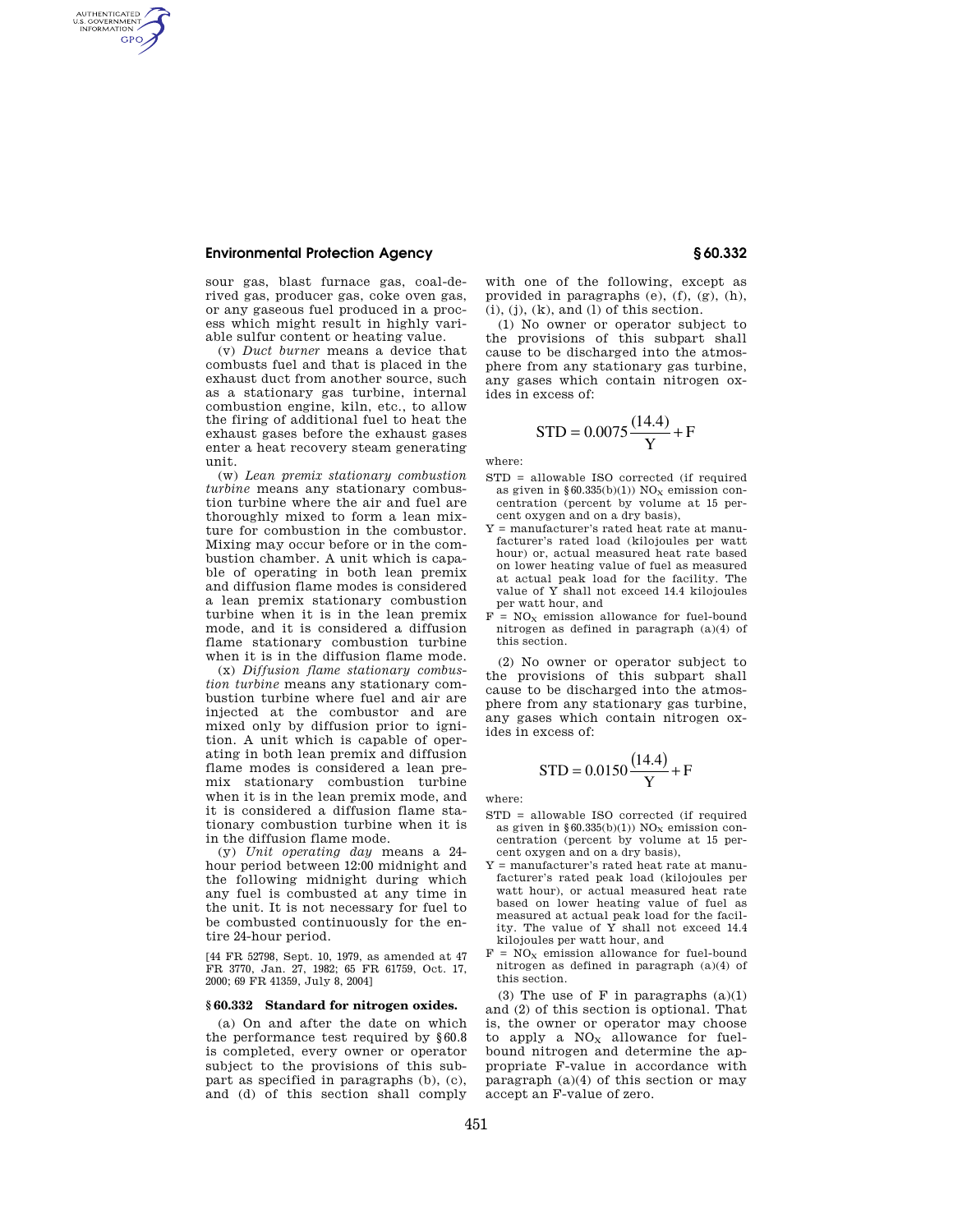(4) If the owner or operator elects to apply a  $NO<sub>x</sub>$  emission allowance for fuel-bound nitrogen, F shall be defined according to the nitrogen content of the fuel during the most recent performance test required under §60.8 as follows:

| Fuel-<br>bound<br>nitro-<br>qen<br>(per-<br>cent by<br>weight) | F (NO $x$ percent by volume) |
|----------------------------------------------------------------|------------------------------|
| $N \leq$<br>.015.                                              | 0                            |
| 0.015 <<br>N<<br>0.1.                                          | $0.04$ (N)                   |
| 0.1 < N<br>≤<br>0.25.                                          | $0.004 + 0.0067(N - 0.1)$    |
| N ><br>0.25.                                                   | 0.005                        |

Where:

 $N =$  the nitrogen content of the fuel (percent by weight).

or:

Manufacturers may develop and submit to EPA custom fuel-bound nitrogen allowances for each gas turbine model they manufacture. These fuel-bound nitrogen allowances shall be substantiated with data and must be approved for use by the Administrator before the initial performance test required by §60.8. Notices of approval of custom fuel-bound nitrogen allowances will be published in the FEDERAL REGISTER.

(b) Electric utility stationary gas turbines with a heat input at peak load greater than 107.2 gigajoules per hour (100 million Btu/hour) based on the lower heating value of the fuel fired shall comply with the provisions of paragraph (a)(1) of this section.

(c) Stationary gas turbines with a heat input at peak load equal to or greater than 10.7 gigajoules per hour (10 million Btu/hour) but less than or equal to 107.2 gigajoules per hour (100 million Btu/hour) based on the lower heating value of the fuel fired, shall comply with the provisions of paragraph (a)(2) of this section.

(d) Stationary gas turbines with a manufacturer's rated base load at ISO conditions of 30 megawatts or less except as provided in §60.332(b) shall com-

# **§ 60.332 40 CFR Ch. I (7–1–10 Edition)**

ply with paragraph (a)(2) of this section.

(e) Stationary gas turbines with a heat input at peak load equal to or greater than 10.7 gigajoules per hour (10 million Btu/hour) but less than or equal to 107.2 gigajoules per hour (100 million Btu/hour) based on the lower heating value of the fuel fired and that have commenced construction prior to October 3, 1982 are exempt from paragraph (a) of this section.

(f) Stationary gas turbines using water or steam injection for control of  $NO<sub>x</sub>$  emissions are exempt from paragraph (a) when ice fog is deemed a traffic hazard by the owner or operator of the gas turbine.

(g) Emergency gas turbines, military gas turbines for use in other than a garrison facility, military gas turbines installed for use as military training facilities, and fire fighting gas turbines are exempt from paragraph (a) of this section.

(h) Stationary gas turbines engaged by manufacturers in research and development of equipment for both gas turbine emission control techniques and gas turbine efficiency improvements are exempt from paragraph (a) on a case-by-case basis as determined by the Administrator.

(i) Exemptions from the requirements of paragraph (a) of this section will be granted on a case-by-case basis as determined by the Administrator in specific geographical areas where mandatory water restrictions are required by governmental agencies because of drought conditions. These exemptions will be allowed only while the mandatory water restrictions are in effect.

(j) Stationary gas turbines with a heat input at peak load greater than 107.2 gigajoules per hour that commenced construction, modification, or reconstruction between the dates of October 3, 1977, and January 27, 1982, and were required in the September 10, 1979, FEDERAL REGISTER (44 FR 52792) to comply with paragraph (a)(1) of this section, except electric utility stationary gas turbines, are exempt from paragraph (a) of this section.

(k) Stationary gas turbines with a heat input greater than or equal to 10.7 gigajoules per hour (10 million Btu/ hour) when fired with natural gas are